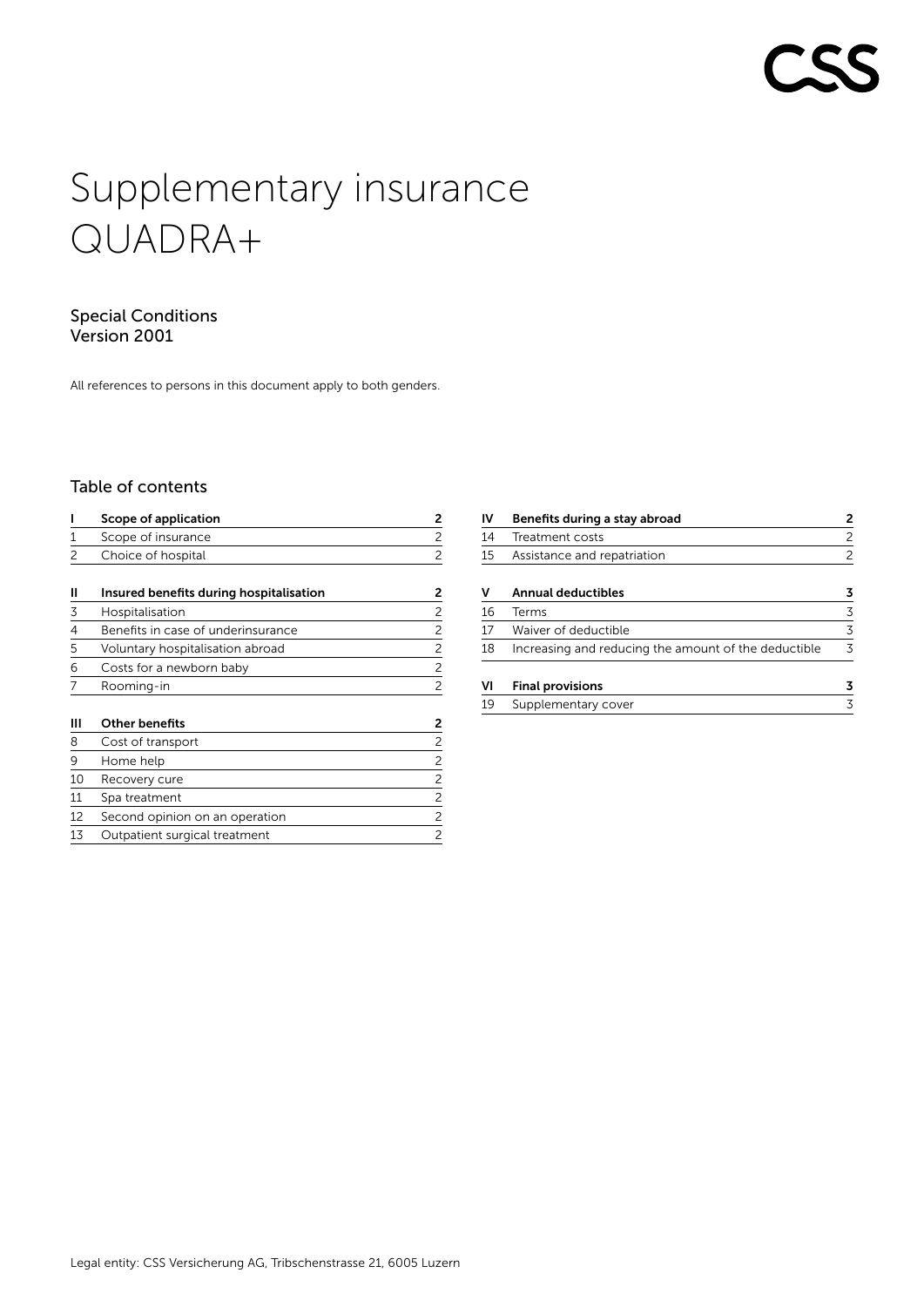# <span id="page-1-0"></span>Scope of application

#### Art. 1 Scope of insurance

- 1.1 This supplementary insurance covers the additional treatment costs and cost of accommodation for hospitalisation in accordance with the insured option (private ward = single-bed room or semi-private ward = room with more than one bed) in a public or private hospital.
- 1.2 It also guarantees contributions toward certain other costs related to hospitalisation, in accordance with the following conditions.

#### Art. 2 Choice of hospital

- 2.1 Except in an emergency, the insured person is free to choose a public or private hospital from those featured on the list of hospitals recognised by a canton (cantonal planning list).
- 2.2 The insured person must select a hospital or a ward within such hospital that is suited to the type of nursing care required.

#### II Insured benefits during hospitalisation

#### Art. 3 Hospitalisation

In the event of hospitalisation, CSS will reimburse, in accordance with the agreed cover (private or semi-private), all treatment costs and the cost of accommodation, without limit of duration or amount.

#### Art. 4 Benefits in case of underinsurance

- 4.1 CSS will reimburse 75 % of the treatment costs and of the cost of accommodation if the insured person is hospitalised in the private ward and his insurance cover is restricted to semi-private.
- 4.2 CSS reserves the right to calculate the said 75 % based on the rates recognised by CSS for the hospital in question.

#### Art. 5 Voluntary hospitalisation abroad

In case of voluntary hospitalisation abroad for the treatment of acute illnesses, CSS will reimburse the treatment costs and cost of accommodation up to a maximum amount of CHF 1,000 per day, for a period of no more than 30 days per calendar year. The insured person must receive written consent from CSS prior to hospitalisation.

#### Art. 6 Costs for a newborn baby

Within the scope of this supplementary insurance for the mother, CSS will reimburse the treatment costs and cost of accommodation for a newborn baby insured with CSS under the mandatory healthcare insurance in accordance with the KVG, provided the baby resides together with his mother in hospital.

#### Art. 7 Rooming-in

- 7.1 CSS will reimburse, up to a maximum of CHF 5,000 per calendar year, 90 % of the costs of hospital accommodation for a minor child who must accompany his hospitalised parent.
- 7.2 This benefit is granted within the scope of this supplementary insurance for the parent in question, provided the minor child is also insured with CSS.

# III Other benefits

#### Art. 8 Cost of transport

8.1 CSS will reimburse, without limit of amount, 90% of the costs for emergency transport to the nearest suitable hospital.

8.2 CSS will reimburse 90 % of the cost of transport as part of a search and rescue operation, up to maximum amount of CHF 50,000.

#### Art. 9 Home help

- 9.1 CSS covers the costs of home help delivered by a public service or private organisation if such help is necessary on medical grounds, as confirmed by a doctor, and begins immediately following hospitalisation for reasons other than pregnancy or maternity.
- 9.2 CSS will reimburse the costs of such home help up to a maximum of CHF 50 per day for no more than 15 days per calendar year per period of hospitalisation.

#### Art. 10 Recovery cure

- 10.1 Upon prior written request by the insured person, CSS will reimburse the cost of accommodation for a medically prescribed recovery cure undertaken outside the place of residence at a spa in Switzerland under medical supervision, up to a maximum amount of CHF 60 per day, for no more than 28 days per calendar year.
- 10.2 The recovery cure must be preceded by outpatient or inpatient treatment of the ailment that necessitates a period of convalescence.

#### Art. 11 Spa treatment

- 11.1 Upon prior written request by the insured person, CSS will reimburse the cost of accommodation for a medically prescribed spa treatment undertaken outside the place of residence at an accredited spa in Switzerland, up to a maximum amount of CHF 60 per day.
- 11.2 The spa therapy must be preceded by outpatient or inpatient treatment of the ailment that necessitates the spa treatment. Treatment at a spa must last 14 days minimum.
- 11.3 Subject to the prior written consent of CSS, this contribution will also be paid for the treatment costs and cost of accommodation at a spa abroad, provided the latter is recognised by CSS.

#### Art.12 Second opinion on an operation

CSS will reimburse, up to a maximum amount of CHF 500, consultation expenses for seeking a doctor's second opinion on the necessity of an operation.

#### Art. 13 Outpatient surgical treatment

When a more cost-effective outpatient surgical procedure makes it possible to avoid inpatient hospitalisation, CSS will reimburse the treatment costs and cost of accommodation billed in accordance with the agreement signed with the hospital as well as other costs incurred by the insured person as a result of his choice, in particular for transport.

## IV Benefits during a stay abroad

#### Art. 14 Treatment costs

CSS will reimburse, as a supplement to the benefits of the mandatory healthcare insurance in accordance with the KVG, the remaining amount of outpatient and inpatient treatment costs if the insured person becomes ill during a stay abroad. In case of hospitalisation, benefits will be granted for a period of no more than 60 days per case.

#### Art. 15 Assistance and repatriation

15.1 The costs for assistance abroad and repatriation are covered worldwide, in accordance with the terms and conditions of the assistance organisation with which CSS has concluded an agreement. The insured person receives a copy of the said conditions.